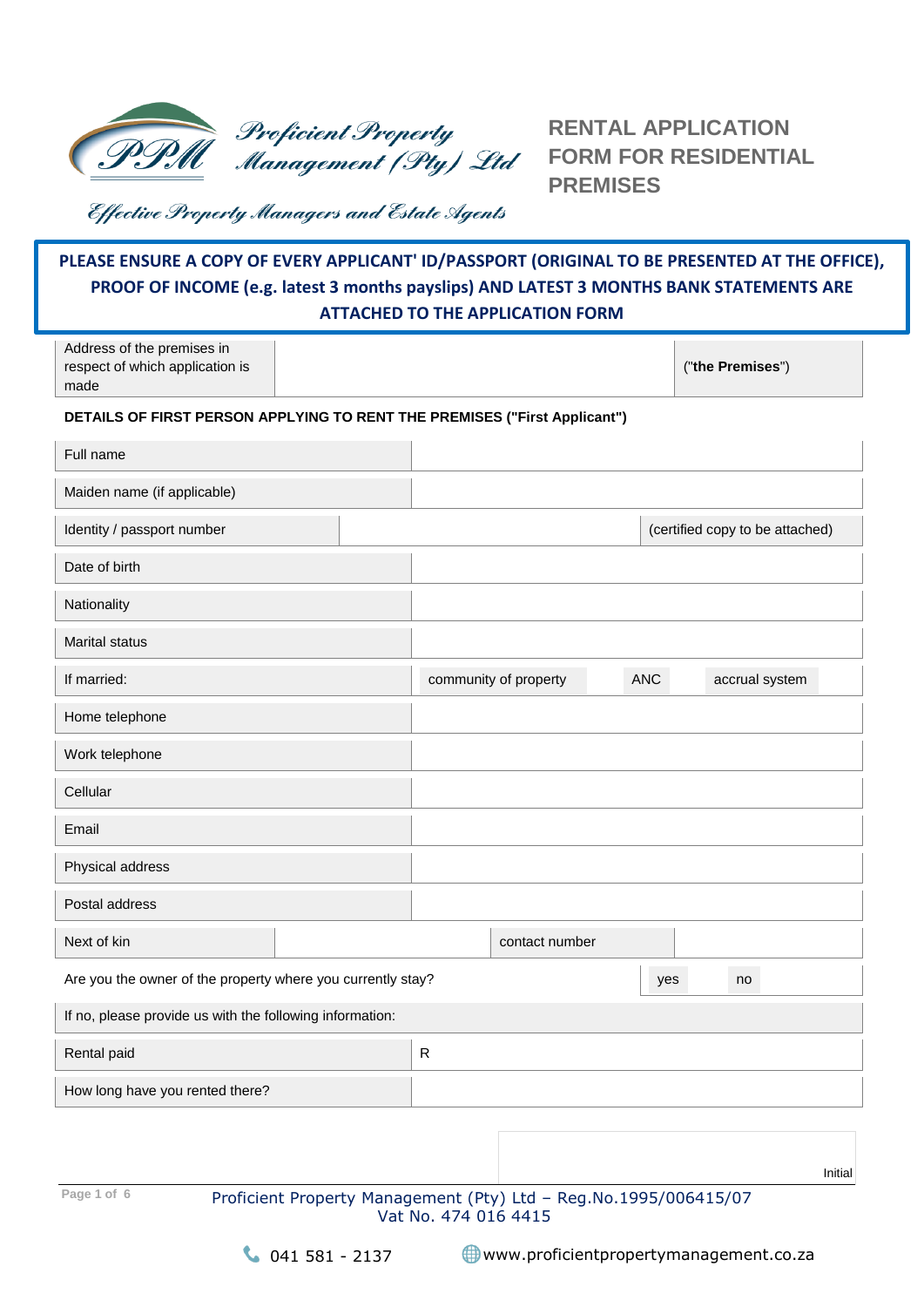| Name of property practitioner / landlord |  |
|------------------------------------------|--|
| Contact number                           |  |

## **BANKING DETAILS:**

| Bank            |  |
|-----------------|--|
| <b>Branch</b>   |  |
| Branch code     |  |
| Account number  |  |
| Type of account |  |

#### **EMPLOYMENT DETAILS**

| Self-employed                                       | yes | no |                                         |
|-----------------------------------------------------|-----|----|-----------------------------------------|
| Occupation                                          |     |    |                                         |
| Current employer                                    |     |    |                                         |
| Employer's address                                  |     |    |                                         |
| Period of employment                                |     |    |                                         |
| Gross monthly salary (before deductions<br>and tax) |     |    | (certified copy of payslip<br>attached) |
| Nett monthly salary                                 |     |    | (certified copy of payslip<br>attached) |
| Currently monthly expenses                          |     |    |                                         |

# **DETAILS OF THE SECOND PERSON APPLYING TO RENT THE PREMISES ("Second Applicant")**

| Full name                   |                       |            |                                 |  |
|-----------------------------|-----------------------|------------|---------------------------------|--|
| Maiden name (if applicable) |                       |            |                                 |  |
| Identity / passport number  |                       |            | (certified copy to be attached) |  |
| Date of birth               |                       |            |                                 |  |
| Nationality                 |                       |            |                                 |  |
| <b>Marital status</b>       |                       |            |                                 |  |
| If married:                 | community of property | <b>ANC</b> | accrual system                  |  |
| Home telephone              |                       |            |                                 |  |
| Work telephone              |                       |            |                                 |  |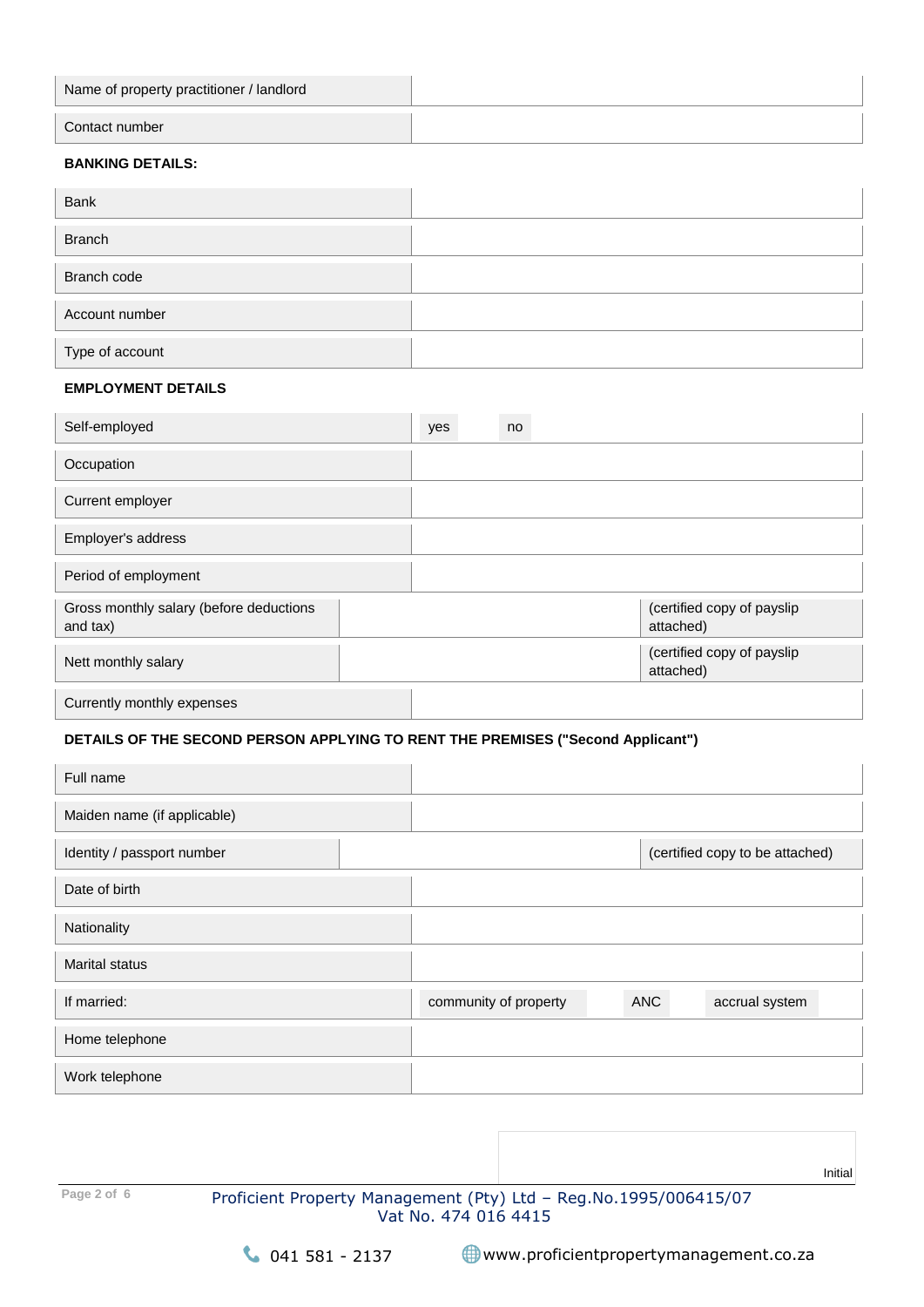| Cellular                                                    |   |                |     |    |
|-------------------------------------------------------------|---|----------------|-----|----|
| Email                                                       |   |                |     |    |
| Physical address                                            |   |                |     |    |
| Postal address                                              |   |                |     |    |
| Next of kin                                                 |   | contact number |     |    |
| Are you the owner of the property where you currently stay? |   |                | yes | no |
| If no, please provide us with the following information:    |   |                |     |    |
| Rental paid                                                 | R |                |     |    |
| How long have you rented there?                             |   |                |     |    |
| Name of property practitioner / landlord                    |   |                |     |    |
| Contact number                                              |   |                |     |    |

## **BANKING DETAILS:**

| Bank            |  |
|-----------------|--|
| <b>Branch</b>   |  |
| Branch code     |  |
| Account number  |  |
| Type of account |  |

## **EMPLOYMENT DETAILS**

| Self-employed                                       | yes | no |                                         |
|-----------------------------------------------------|-----|----|-----------------------------------------|
| Occupation                                          |     |    |                                         |
| Current employer                                    |     |    |                                         |
| Employer's address                                  |     |    |                                         |
| Period of employment                                |     |    |                                         |
| Gross monthly salary (before deductions<br>and tax) |     |    | (certified copy of payslip<br>attached) |
| Nett monthly salary                                 |     |    | (certified copy of payslip<br>attached) |
| Currently monthly expenses                          |     |    |                                         |

#### **GENERAL DETAILS:**

**Page 3 of 6** Proficient Property Management (Pty) Ltd – Reg.No.1995/006415/07 Vat No. 474 016 4415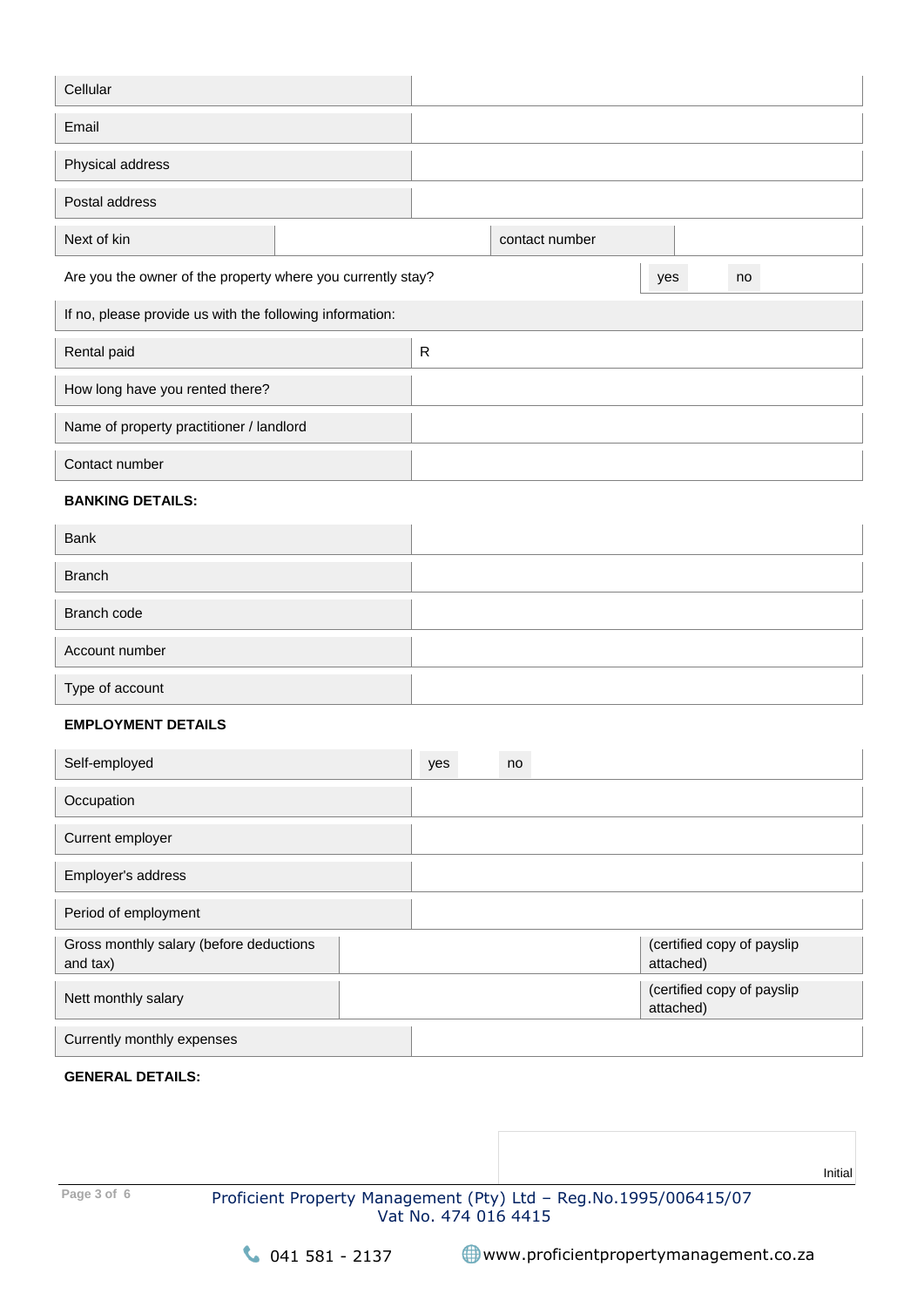#### Who will be staying at the Premises for the whole period of the lease if an agreement (**"Lease Agreement"**) is concluded with the landlord of the Premises (**"Landlord"**)?

| Number of adults                      |           |              |           |          |  |
|---------------------------------------|-----------|--------------|-----------|----------|--|
| Number of children                    |           |              |           |          |  |
| Children's ages: 1 (One)              | $2$ (Two) |              | 3 (Three) | 4 (Four) |  |
| Names of schools attended by children |           |              |           |          |  |
| Number of pets owned                  |           | type of pets |           |          |  |

Number of vehicles at the Premises:

| 1. Type | registration number |  |
|---------|---------------------|--|
| 2. Type | registration number |  |
| 3. Type | registration number |  |

| Have you (or both of you) ever had any judgements / defaults granted against you?                                                                                                                                                                                        | yes | no |                  |     |    |  |
|--------------------------------------------------------------------------------------------------------------------------------------------------------------------------------------------------------------------------------------------------------------------------|-----|----|------------------|-----|----|--|
| If yes, please provide details                                                                                                                                                                                                                                           |     |    |                  |     |    |  |
|                                                                                                                                                                                                                                                                          |     |    |                  |     |    |  |
| Are you (or both of you) presently under, or have ever undergone, debt review<br>proceedings?                                                                                                                                                                            |     |    |                  | yes | no |  |
| If yes, please provide details                                                                                                                                                                                                                                           |     |    |                  |     |    |  |
|                                                                                                                                                                                                                                                                          |     |    |                  |     |    |  |
| Do you agree to being approached by the Landlord and / or his / her / its authorised property practitioner ("Property<br>Practitioner") for the purpose of the direct marketing of products and / or services similar to those contemplated in this<br>application form? |     |    |                  |     |    |  |
| <b>First Applicant</b>                                                                                                                                                                                                                                                   | yes | no | Second Applicant | yes | no |  |

I / we declare that the information we have given in this application form is true and correct to the best of my / our knowledge and that I / we have not failed to provide any information which, if the Landlord of the Premises had known such information, would not have allowed the application to be successful.

I / we undertakes to inform the Landlord or his / her / its Property Practitioner in writing of any changes to any information provided in this application form.

Upon acceptance of this application by the Landlord and the conclusion of a Lease Agreement, I / we agree to pay the following:

| Deposit     | R                                                                                          |         |
|-------------|--------------------------------------------------------------------------------------------|---------|
|             |                                                                                            |         |
|             |                                                                                            |         |
|             |                                                                                            | Initial |
| Page 4 of 6 | Proficient Property Management (Pty) Ltd - Reg. No. 1995/006415/07<br>Vat No. 474 016 4415 |         |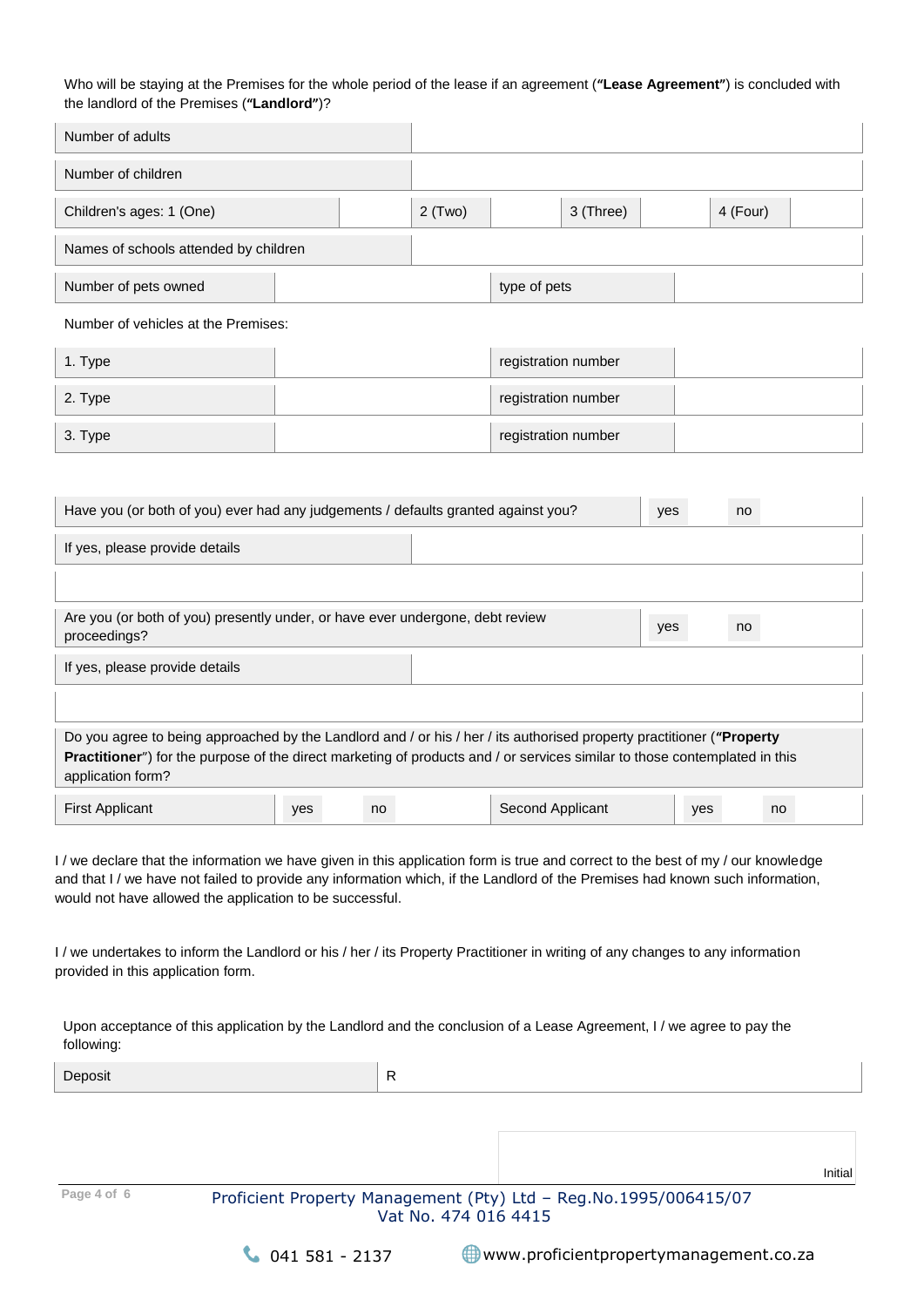| Key deposit              | R |
|--------------------------|---|
| Utility deposit          | R |
| Lease fee                | R |
| Pro-rata rent            | R |
| 1st (First) month's rent | R |
| Total                    | R |

**Email address where the below documents must be submitted to heidia@proficientproperty.co.za**

# **First Applicant Second Applicant**

| Certified RSA identity document / passport                   | Certified RSA identity document / passport                   |  |
|--------------------------------------------------------------|--------------------------------------------------------------|--|
| Certified proof of current address                           | Certified proof of current address                           |  |
| 3 (Three) x certified payslips                               | 3 (Three) x certified payslips                               |  |
| 3 (Three) months original or bank stamped bank<br>statements | 3 (Three) months original or bank stamped bank<br>statements |  |
| Verified SARS tax number                                     | Verified SARS tax number                                     |  |

I / We agree and allow the Landlord or Property Practitioner at all times to:

1. contact, request and obtain information from any credit provider (or potential credit provider), bank or registered credit bureau that may be necessary to assess my / our behaviour, profile, payment patterns, indebtedness, whereabouts, and creditworthiness;

2. furnish information concerning the behaviour, profile, payment patterns, indebtedness, whereabouts, and creditworthiness of me / us to any registered credit bureau or to any credit provider (or potential credit provider) seeking a trade reference regarding my / our dealings with the Landlord.

| DATED AT (place)            |                                                                  | ON                   |                  |  | 20 | 22      |  |
|-----------------------------|------------------------------------------------------------------|----------------------|------------------|--|----|---------|--|
|                             |                                                                  |                      |                  |  |    |         |  |
|                             |                                                                  |                      |                  |  |    |         |  |
|                             |                                                                  |                      |                  |  |    |         |  |
| FULL NAME (First Applicant) |                                                                  |                      | <b>SIGNATURE</b> |  |    |         |  |
|                             |                                                                  |                      |                  |  |    |         |  |
|                             |                                                                  |                      |                  |  |    |         |  |
| DATED AT (place)            |                                                                  | ON                   |                  |  | 20 | 22      |  |
|                             |                                                                  |                      |                  |  |    |         |  |
|                             |                                                                  |                      |                  |  |    |         |  |
|                             |                                                                  |                      |                  |  |    | Initial |  |
| Page 5 of 6                 | Proficient Property Management (Pty) Ltd - Reg.No.1995/006415/07 | Vat No. 474 016 4415 |                  |  |    |         |  |